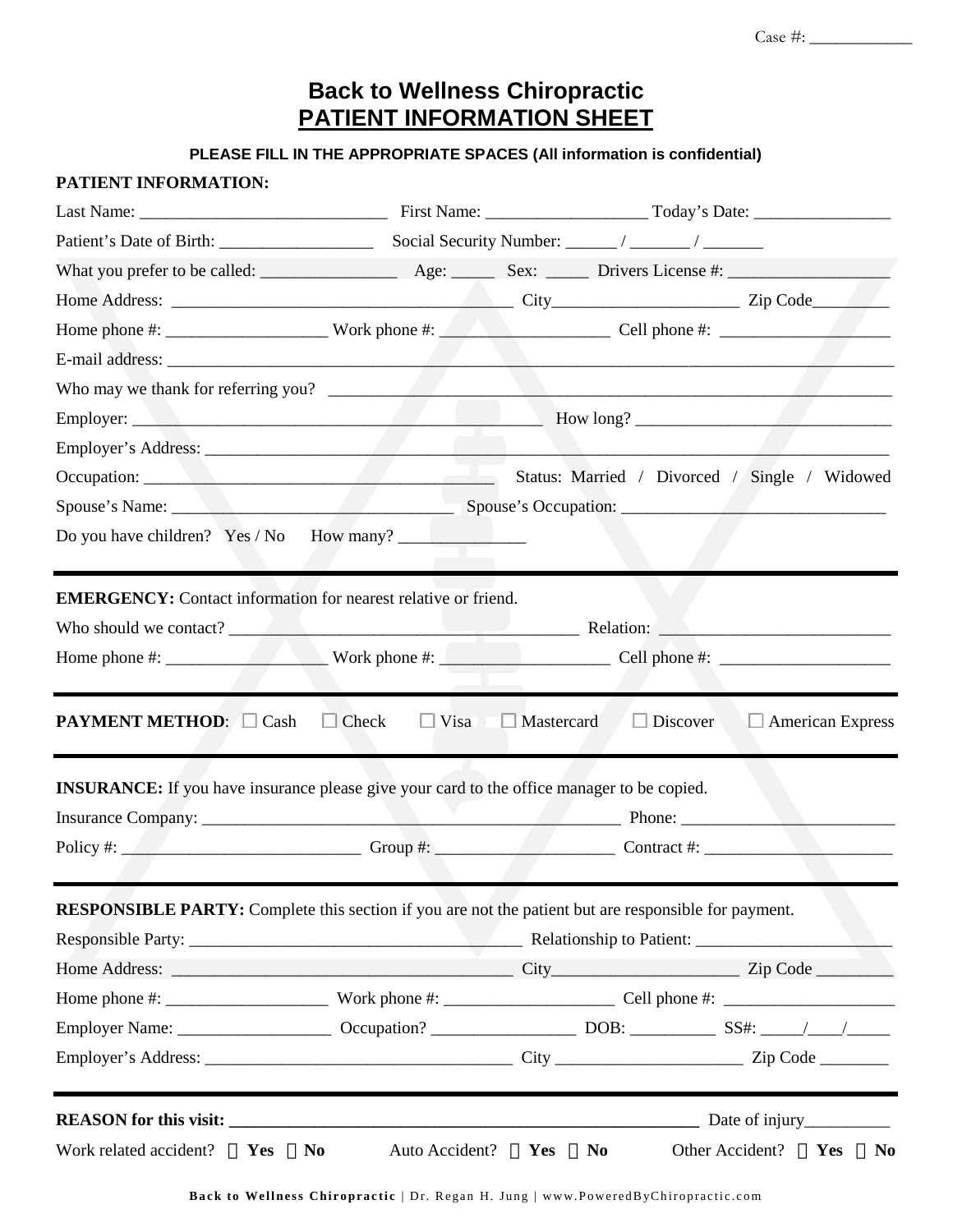## **Back to Wellness Chiropractic PATIENT CASE HISTORY**

## **ABOUT YOUR HEALTH**

The human body is designed to be healthy. Throughout life events occur which damage your health expression. This case history will uncover the layers of damage, especially to your nervous system and spine that can result in poor health. Following your exam, your chiropractor will outline a course care to begin to correct these layers of damage and to help you recover your inborn/innate health potential.

### **CURRENT PROBLEM**

| Chief complaint:                                                                                                                                                                                                                                                                                                                                                             |  |  |  |  |  |  |  |  |  |  |
|------------------------------------------------------------------------------------------------------------------------------------------------------------------------------------------------------------------------------------------------------------------------------------------------------------------------------------------------------------------------------|--|--|--|--|--|--|--|--|--|--|
| Describe the character of your pain:<br>Sharp/Stabbing Dull/Ache<br>Throbbing<br>Burning<br>Tingling Numb Radiating to ________                                                                                                                                                                                                                                              |  |  |  |  |  |  |  |  |  |  |
|                                                                                                                                                                                                                                                                                                                                                                              |  |  |  |  |  |  |  |  |  |  |
| How often do you experience the symptom(s)? Constant (76-100%) Frequent (51-75%)<br>Intermittent (26-50%) Occasional ( $\leq$ 25%)                                                                                                                                                                                                                                           |  |  |  |  |  |  |  |  |  |  |
| Is your pain:<br>Increasing<br>Decreasing<br>Not Changing                                                                                                                                                                                                                                                                                                                    |  |  |  |  |  |  |  |  |  |  |
| What makes the problem better?                                                                                                                                                                                                                                                                                                                                               |  |  |  |  |  |  |  |  |  |  |
|                                                                                                                                                                                                                                                                                                                                                                              |  |  |  |  |  |  |  |  |  |  |
| Are your complaints affecting your ability to work or activities of daily living? No effect Some physical restrictions<br>Need limited<br>assistance with common everyday tasks Have a significant inability to function without assistance Are totally disabled/impaired<br>This is a new / old illness. It was not / was treated before. If treated before, what was done? |  |  |  |  |  |  |  |  |  |  |
|                                                                                                                                                                                                                                                                                                                                                                              |  |  |  |  |  |  |  |  |  |  |
|                                                                                                                                                                                                                                                                                                                                                                              |  |  |  |  |  |  |  |  |  |  |
| Have you ever had surgery or been hospitalized? Yes / No List Surgeries/Hospitalizations with dates: $\frac{1}{\sqrt{1-\frac{1}{n}}}\$<br>List any medication(s) you are currently taking: (circle all that apply)                                                                                                                                                           |  |  |  |  |  |  |  |  |  |  |
|                                                                                                                                                                                                                                                                                                                                                                              |  |  |  |  |  |  |  |  |  |  |
| Do you have any family history of cardiovascular disease, cancer, or diabetes? (circle all that apply)                                                                                                                                                                                                                                                                       |  |  |  |  |  |  |  |  |  |  |
| For women only: Are you pregnant? Yes / No ________ (Initial)                                                                                                                                                                                                                                                                                                                |  |  |  |  |  |  |  |  |  |  |
| <b>WHAT IS YOUR HEALTH PHILOSOPHY?</b> (What are you currently doing to be healthy?)                                                                                                                                                                                                                                                                                         |  |  |  |  |  |  |  |  |  |  |
| <b>HOW DO YOU WANT US TO HANDLE YOUR PROBLEM?</b>                                                                                                                                                                                                                                                                                                                            |  |  |  |  |  |  |  |  |  |  |
| Temporary Relief (Help alleviate the symptom(s) but no permanent correction to the cause of the problem)                                                                                                                                                                                                                                                                     |  |  |  |  |  |  |  |  |  |  |
| Maximum Correction (Correct the cause of the problem for optimal health in the future)                                                                                                                                                                                                                                                                                       |  |  |  |  |  |  |  |  |  |  |

**On a scale of 1 through 10** (10 being the most, 1 being the least), please rank your commitment to the following:

| How committed are you at being at your maximum health potential?               |                      |  |  |  |  |  |  |  |  |  |  |  |
|--------------------------------------------------------------------------------|----------------------|--|--|--|--|--|--|--|--|--|--|--|
|                                                                                | 1 2 3 4 5 6 7 8 9 10 |  |  |  |  |  |  |  |  |  |  |  |
|                                                                                |                      |  |  |  |  |  |  |  |  |  |  |  |
| How committed are you in wanting to get this problem handled once and for all? |                      |  |  |  |  |  |  |  |  |  |  |  |
|                                                                                | 1 2 3 4 5 6 7 8 9 10 |  |  |  |  |  |  |  |  |  |  |  |